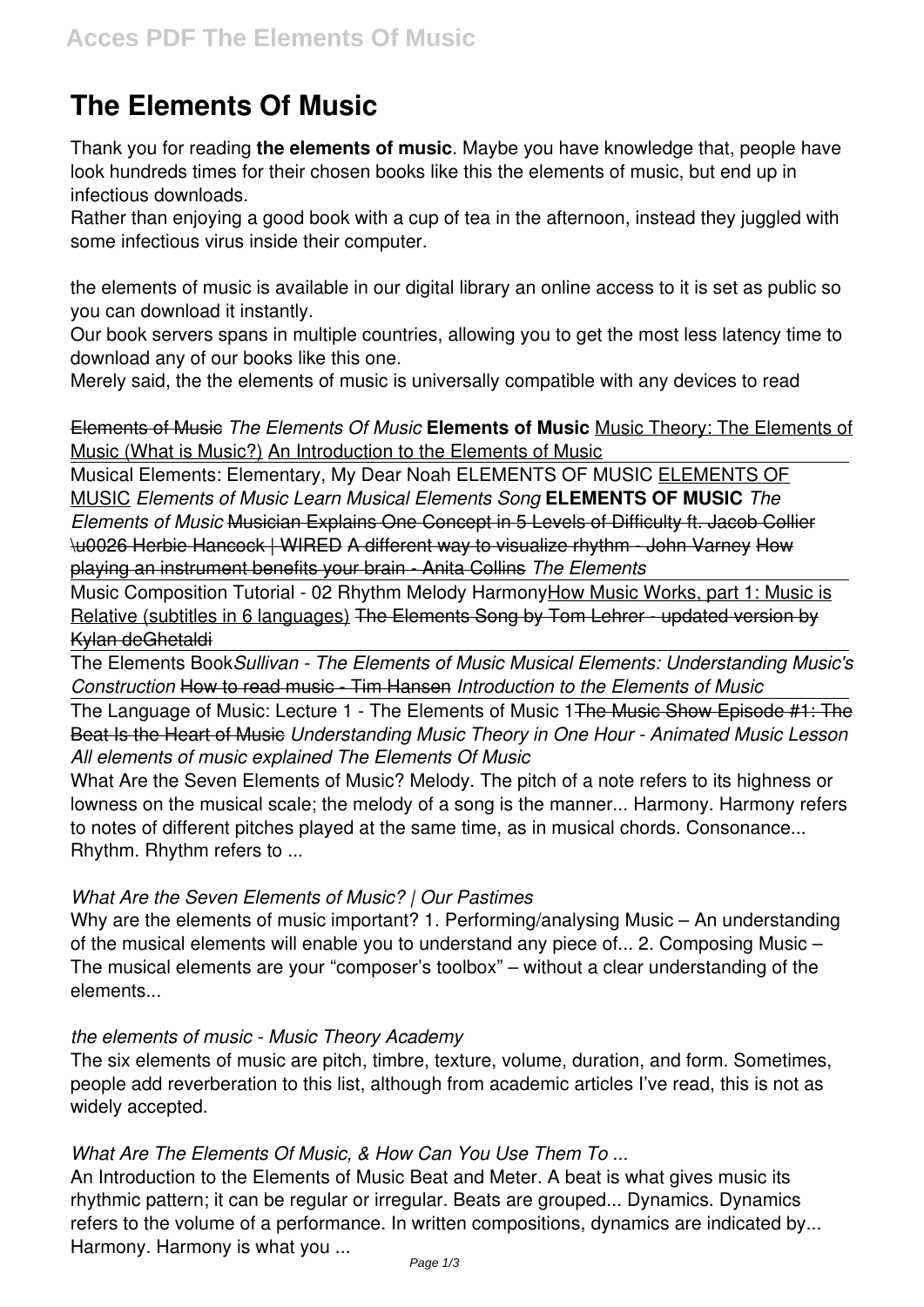# *An Introduction to the Essential Components of Music*

Form in music is the structure of music composition. Rhythm, Melody, and Harmony are the main elements that a composer uses to design the musical architecture of the piece. A great article to explain this important element in more detail is Musical Form of a Typical March.

# *What are the Five Basic Elements of Music? : Studio Notes ...*

Music can be analysed by considering a variety of its elements, or parts (aspects, characteristics, features), individually or together. A commonly used list of the main elements includes pitch, timbre, texture, volume, duration and form. The elements of music may be compared to the elements of art or design

## *Elements of music - Wikipedia*

What Are the Seven Elements of Music? Melody. The pitch of a note refers to its highness or lowness on the musical scale; the melody of a song is the manner... Harmony. Harmony refers to notes of different pitches played at the same time, as in musical chords. Consonance... Rhythm. Rhythm refers to ...

# *What Are the Eight Elements of Music? | Our Pastimes*

The melody is not easy to sing, if you play this on the piano, the notes are not right next to one another, there are large leaps or skips in between. Simple Time Simple Time Compound Time 2 4 - Equivalent of 5 quarter notes per bar - Highly unusual/uncommon - Uneven division of

# *7 Elements of Music by Melissa Runhart - Prezi*

The large-scale formof a musical composition can be projected via any combination of the musical elements previously studied. Traditionally, however, musical form in Western music has been primarily associated with the order of melodic, harmonic and rhythmic events (or the text) in a piece.

# *CHAPTER 1 THE ELEMENTS OF MUSIC*

Elements of Music 1. Elements of Music 2. Definition of Music • art form whose medium is sound and silence. Its common elements are pitch (which governs melody... 3. ELEMENTS OF MUSIC 4. Rhythm: • the variation of the accentuation of sounds over time. • The way music is organized in time 5. Aspects ...

## *Elements of Music - SlideShare*

Texture– The different layers in a piece of Music e.g polyphonic, monophonic, thick, thin. Tempo– The speed of the music e.g. fast (Allegro), Moderate (Andante), & slow (Lento / Largo). Timbre– The tone quality of the music, the different sound made by the instruments used.

## *Elements of Music - Prince Henry's Grammar School, Otley*

Some of the main elements of music are rhythm, timbre/instrumentation, melody, harmony, texture, musical form, genre/style, pitch, tempo and articulation. Rhythm According to Roger Kamien in his book, Music: An Appreciation (4 th Edition), Rhythm is the flow of music through time; the pattern of durations of notes and silences in music.

## *MUSIC LESSONS: The Elements in Music - What are the ...*

KS2 Music learning resources for adults, children, parents and teachers organised by topic.